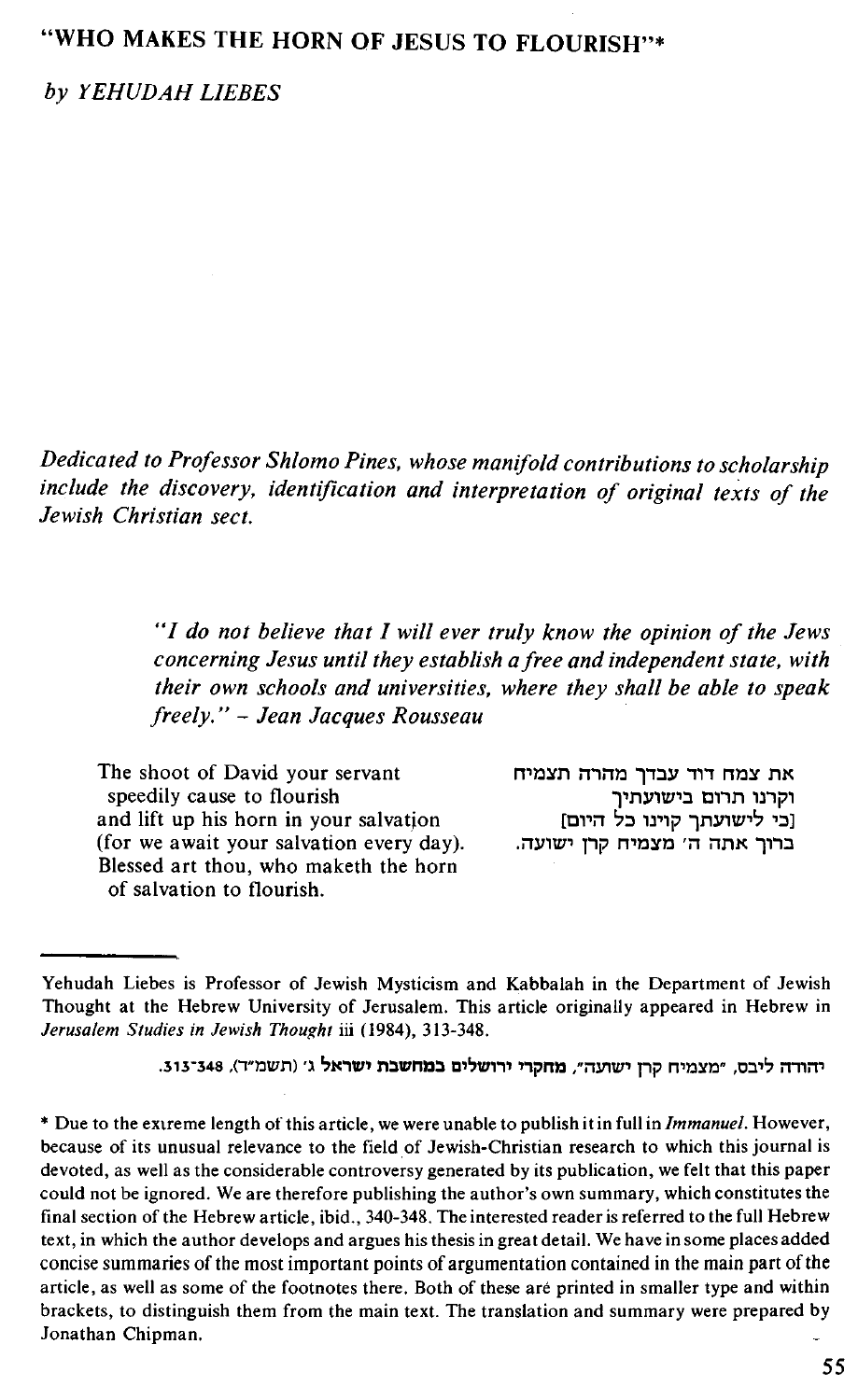**The blessing beginning with the words** *Et Zemah David* **is an ancient one which, together with the other blessings of the Amidah, was formulated in Palestine during the Second Temple period; it is already alluded to in Chapter 51 of Ben Sirach. Its central theme is the prayer and hope for the coming of Messiah and the renewal of the Davidic kingdom, which is referred to in its original concluding formula,** *mazmiah qeren le-David* **("who causes to spring forth the horn of David"). However, as neither the text of the blessings of the Amidah nor their concluding formulae were rigidly fixed during that period, prayer leaders were free to vary or alter the generally used text as they saw fit. In this way, there came into existence parallel versions of a number of blessings (albeit the majority of prayer leaders did not develop new formulae, but in fact used the accepted** versions);<sup>1</sup> several different versions of *et zemah David* have thus been preserved. **Although their endings differ from the original** *mazmiah qeren le-David***, all of these, with the single exception of** *mazmiah qeren yeshu'ah***, mention the name of King David, suggesting that such a formulae was an essential part of the conclusion.**

**It was possible, within this atmosphere of flexibility regarding the text of the prayers, for people holding various different views, and even for members of different Jewish sects, to alter the prayer text in order to express their own particular outlooks. Explicit reference to such behavior of various sectarians in fact appears in the Mishnah, Megillah 4:9, which warns concerning certain prayer formulae that "this is the way of sectarians," while regarding other formulae it states that "one silences him (i.e., the prayer leader)" or even "one silences him with a rebuke." It is not clear whom these "sectarians" were, but it is not impossible that they were Jewish Christians; such a theory has been suggested by various scholars, noting that the earliest Christians did not separate themselves from the community of Israel, but worshipped in the same synagogues, and even served as prayer leaders.2 One may therefore conclude that, during the first generation following Jesus, these Jews were not yet rejected nor perceived as a danger (the above mishnah was written at a later period). Essentially, there was no disagreement between them and other Jews save that concerning the identity of the Messiah, which was the kind of question over which internal Jewish disagreement was acceptable — much as there was disagreement on this score between R. Akiba and R. Johanan ben Torta concerning the messianic claims of Bar Kokhba.3 True, the Christians believed**

**<sup>1.</sup> See Joseph Heinemann,** *ha-Tefillah be-Tequfat ha-Tannaim veha-Amoraim* **(Jerusalem, 1964), 29־ 47; English:** *Prayer in the Talmud; Forms and Patterns* **[Studia Judaica., Bd. IX. (Berlin, New York,** 1977)], pp. 37-68; [cf. L. Finkelstein, "Development of the Amida," *JQR* n.s. xvi (1925-26), 160 [pp. 1-43, 127-157]; on the history of this blessing specifically, see A. Mishcon, "The Origin of et zemah *David* **and its Place in the Amidah,"** *JQR* **n.s. xviii (1927/28), 37-43; J. Heinemann, "The Blessing of** *Boneh Yerushalayim* **and its Changes" (Heb.), in his** *'Iyyuney Tefillah***, ed. A. Shinan (Jerusalem, [1981]**, p. 2 [3-11].]

**<sup>2.</sup> See I. Elbogen,** *ha-Tefillah be-Yisra'el be-hitpathutah ha-historit* **(Tel-Aviv, 1975), p. 391, n. 18.**

**<sup>3.</sup> See JT, Ta'anit 4:7 (68d).**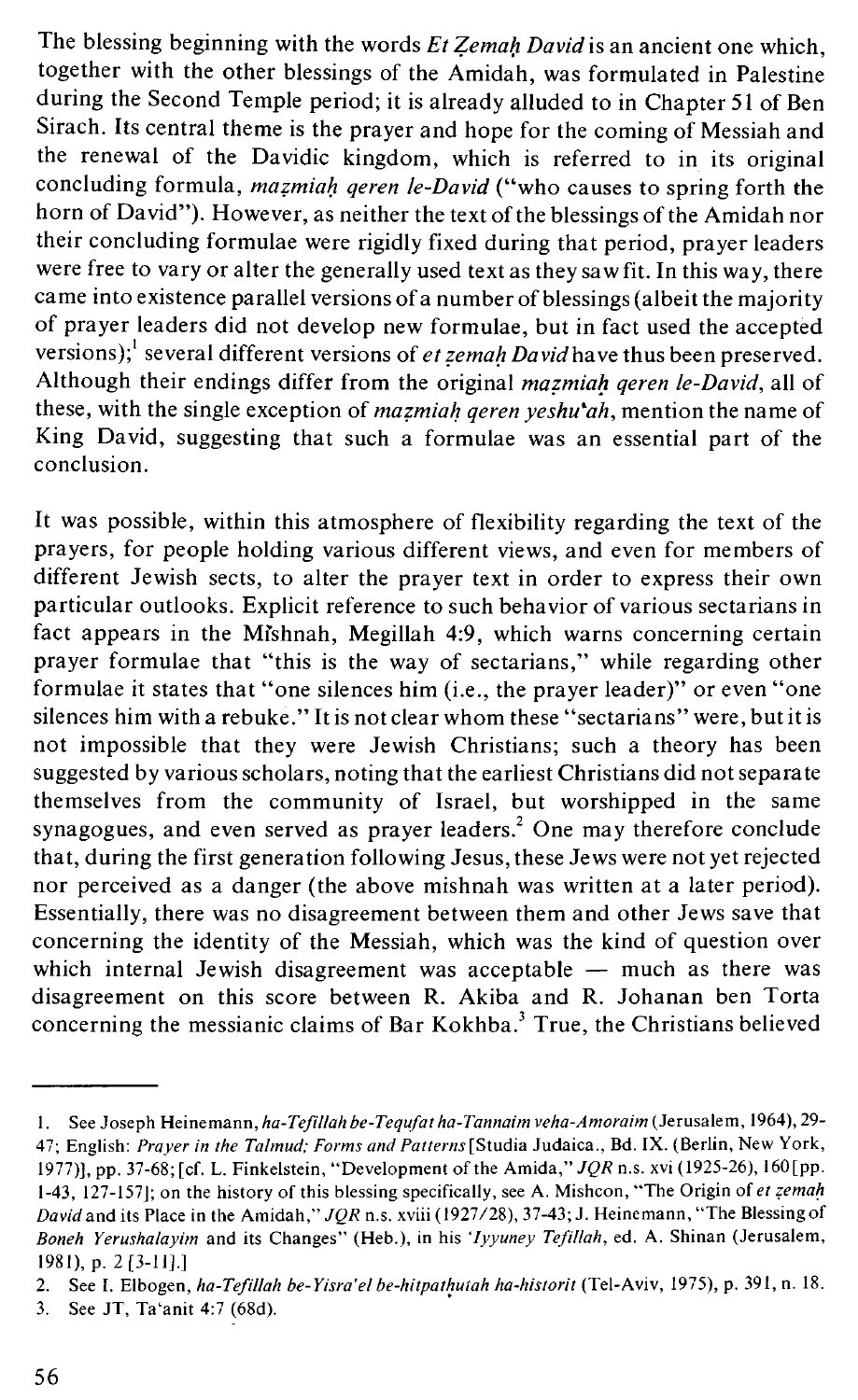**that their messiah had already left this world, but this did not affect their basic hope for the coming of the Messiah and the national redemption. As we know from many documents, the essential belief of the Jewish Christians crystallized around their hope for the Second Coming of Jesus, and through him the redemption of Israel (incidentally, even the belief that Israel had already "consumed" their Messiah in the past was a legitimate one in Rabbinic literature, for which there are spokesmen among the sages.4**

**Prof. Shlomo Pines has recently discovered evidence for such correct relations between Jews and Jewish Christians during the early years. In the following source relating the history of their sect, which originated among the Jewish Christians themselves, the situation following the death of Jesus is described as follows:**

> After him, his disciples were with the Jews and the Children of Israel in the latter's synagogues, and observed the prayers and the feasts of (the Jews) in the same place as the latter. (However) there was a disagreement between them and the Jews with regard to Christ.<sup>5</sup>

**As Pines has shown, this situation corresponds to that described in the anti-Christian Jewish work,** *Toldot Yeshu.6* **We also find a sympathetic attitude towards Jesus and his disciples on the part of Josephus Flavius, as shown in the authentic version of his description recently published by Pines.7 This situation continued until the period of the Destruction of the Temple or shortly therafter, when Jesus' brother and the head of the Jerusalem Church, James the Just, was killed by Jews.8 The Jewish Christians saw this murder as precipitating a serious break and as a grave sin by reason of which, according to them, the Temple was destroyed (the Jewish Christians did not attribute the Crucifixion of Jesus himself to the Jews, but to the Roman authorities alone).9 The inter-sectarian rivalry and disturbances described in the above Jewish Christian source and in** *Toldot Yeshu* **began at this time.**

**<sup>4</sup> . i.e., Rav Hillel; see Sanhedrin 99a.**

**<sup>5.</sup> S. Pines, "The Jewish Christians of the Early Centuries of Christianity According to a New Source,"** *Proceedings of the Israel Academy of Science and Humanities***, ii [: 13] (1968), p. 250 [pp. 237- 310].**

**<sup>6.</sup> Pines, ibid., 277279־. For the text of** *Toldot Yeshu***, see S. Krauss,** *Das Leben Jesus nach judischen Quellen* **(Berlin, 1902).**

**<sup>7.</sup> S. Pines,** *An Arabic Version of the Testimonium Flavianum and its Implications* **(Jerusalem, 1971); see D. Flusser, "The Testimony of Josephus Concerning Jesus" (Heb.), in his** *Yahadut u-Meqorot ha-Nazrut* **(Tel-Aviv, 1979), esp. p. 78.**

**<sup>8.</sup> See Josephus,** *Antiquities***, II, 200.**

**<sup>9.</sup> See Flusser, op cit., p. 78; cf. S. G. F. Brandon, "The Death of James the Just: A New Interpretation," in** *Studies in Mysticism and Religion Presented to Gershom G. Scholem* **[Heb. and** Eng.] (Jerusalem, 1968), 57-69. According to Brandon, Jacob was close to the circle of the Zealots, so **that the circumstances of his murder were in fact connected with the rebellion against the Romans, which precipitated the Destruction.**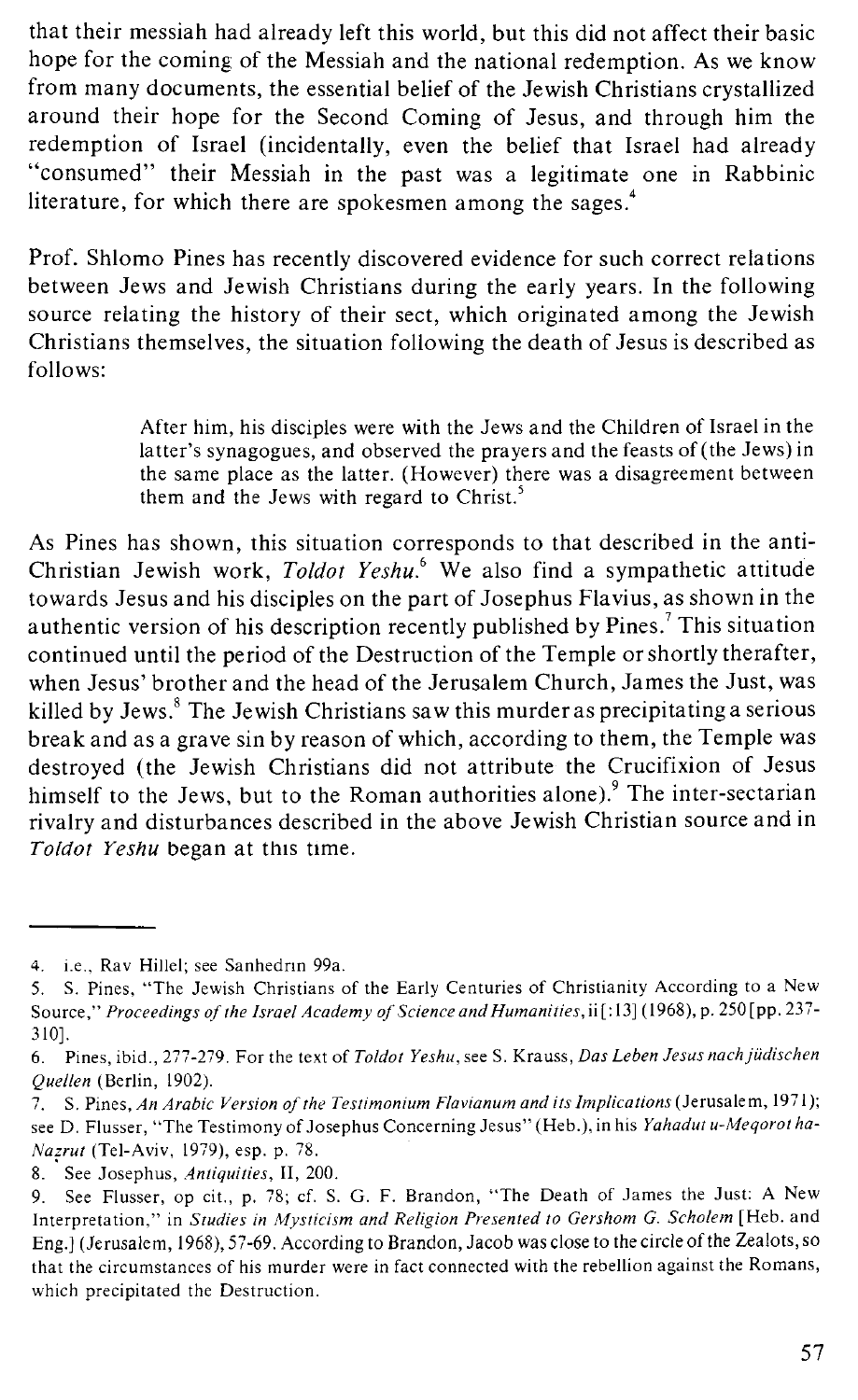**It was natural enough that the Jewish Christians should wish to introduce a change into that prayer dealing with the coming of the Messiah son of David namely, the blessing** *Et Zemah.* **What could be more natural than a Christian attempt to mention the name of Jesus within the framework of this blessing? Thus, the formula** *mazmiah qeren le-David* **was replaced by** *mazmiah qeren yeshu'ah.* **In so doing, the Jewish Christians did not intend to alter the original intention of this blessing, but merely to reinterpret it in light of their own views, utilizing the then-accepted option to vary the formulae of blessings. Neither did they remove David's name from the blessing entirely, but they retained the opening formula, "the shoot of David your servant speedily cause to blossom..."; they saw no reason to eliminate this, as they considered Jesus as the Davidic messiah. Nevertheless, the name of Jesus, which they alluded to in the** word *yeshu'ah* ("salvation") in the concluding formula, and possible also in the **body of the blessing, was stressed more than that of David — but neither is this surprising, as they considered Jesus, and not his forebearer David, as the longawaited Messiah. It was this belief which they wished to disseminate among the Jews (there is other evidence, both in the New Testament and in Rabbinic sayings, of the Jewish Christian polemic concerning the preference of Jesus over David).10 They might have done so because they valued the personality of Jesus more highly than that of David; Jesus, according to the Gospels, emerged unblemished from all the trials presented to him by the Satan, while David did not even withstand fhe one test involving Bat Sheva. Such a reason may be alluded to in the Jewish Christian midrash which survives in fragmentary form in Numbers Rabba (see below). Possibly, this may also have been another variation of the Christian formula of blessing which contained the name of** David alongside that of Jesus, to wit: *mazmiah qeren yeshu'ah be-vet David*, **which is similar to a formula appearing in the Benedictus in the New**

**<sup>10. [</sup>The entire question of the connection between Jesus and David was a central one in the early Jewish-Christian polemic. Thus, for example, one finds a motif in the Midrashim and early piyyutim in which** *zemah* **is equated with David himself. The esoteric slogan used upon the sanctification of the New Moon, "David King of Israel lives!" (BT, Rosh Hashanah 25b) seems to bear the same polemic edge. From the Christian side, the geneology at the beginning of Matthew, and the placing of Jesus' birthplace in Bethlehem, seem clear attempts to establish Jesus' "Davidic" connection — a motif which persisted despite, e.g., the radical view placed in Jesus' own mouth that "there is one here greater than David" (Mark 12:35-37; cf. John 7:42). See on this S. Safrai and D. Flusser, "The** Apocryphal Psalms of David" [Heb.], Sefer Zikaron le-Yehoshu'a Meir Grintz ['Iyyunim. 2. (Tel-**Aviv, 1982)], esp. pp. 96-98; Liebes' discussion in the Hebrew text here, p. 327ff.; cf. F. C. Conebeare,** *Myth Magic and Morals* **(London, 1909), 187-191; C. Burger,** *Jesus als Davidssohn* **(Gottingen, 1970). The present formula,** *mazmiah qeren yeshu'ah,* **seems intended to strengthen the Christian argument both by placing Jesus above David as the Jewish Messiah, and by reestablishing his claim to being the son of David. As to the question as to why the Jewish Christians needed to pray at all for the coming of the Messiah, one must remember that the Second Coming of Jesus, and the complete redemption he would bring with it, were essential elements of their faith. This belief, and that in the "Second Millennium" which would follow, has its roots already in the Apocalypse, specifically in the Revelation of John, which clearly originated in Jewish-Christian circles. See D. Flusser, "Present Redemption and Future Redemption" [Heb.], in his** *Yahadut u-Meqorot ha-Nazrut***, p. 406-414. This belief was widespread among such Jewish Christian sects as the Ebionites and the Elkesai, and was considered as "too Jewish" by many Church authorities.]**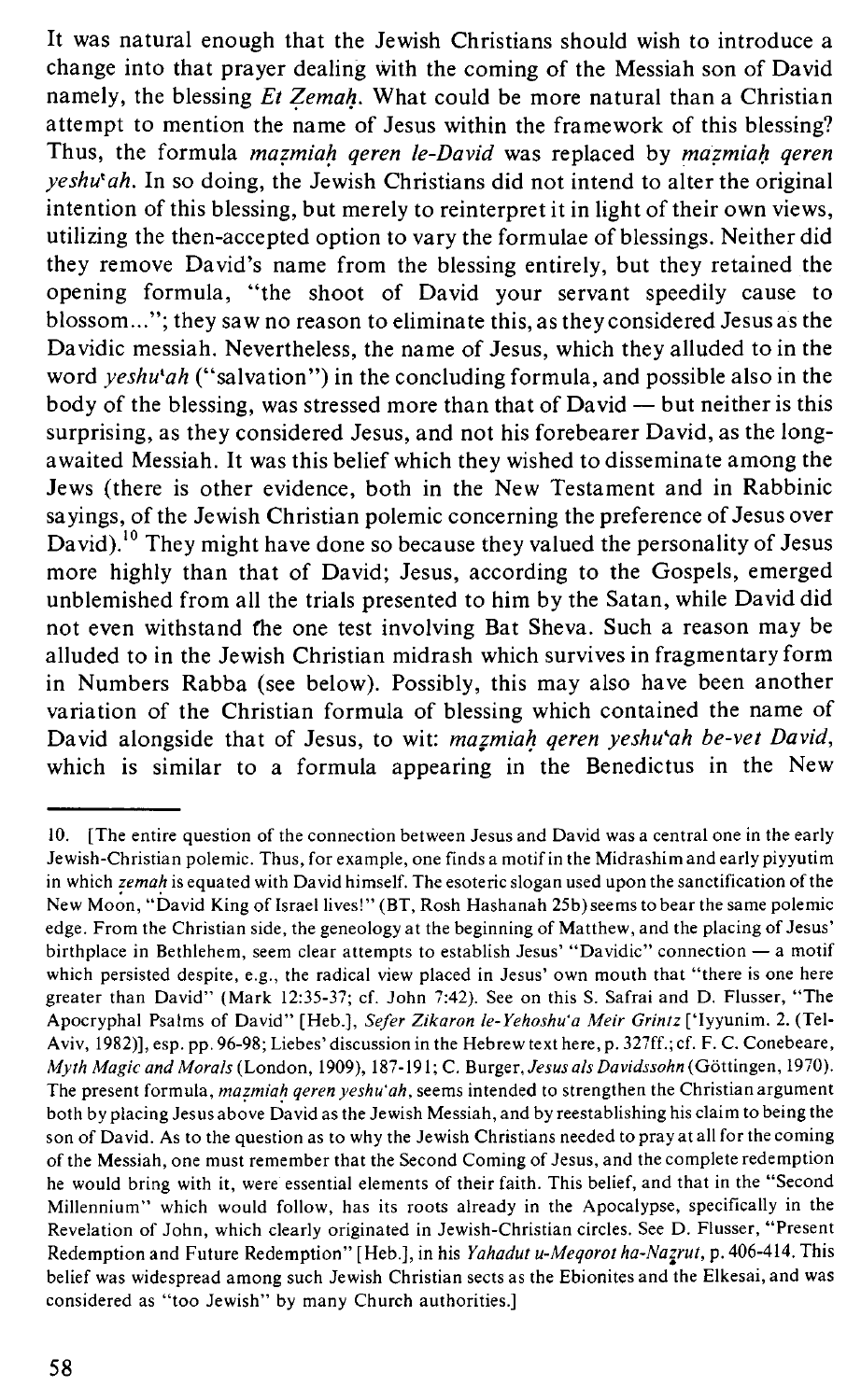**Testament.11 Its appearance in that context further confirms the Christian origin of** *mazmiah qeren yeshu'ah.12* **But despite the fact that New Testament scholars have suggested that the Greek of the Gospels reflects an older Hebrew version of this hymn (one found in Maccabees, and which was "christianized" by the use of the word** *yeshu'ah* **alluding to Jesus), until now no one has suggested that the formula** *mazmiah qeren yeshu'ah* **in the Amidah was likewise of Jewish Christian provenance.**

**The formula created as a result of the Christian alteration,** *mazmiah qeren yeshu'ah,* **is a difficult one both in terms of its own usage of language and of its context, as I have hopefully succeeded in demonstrating at length in the Hebrew version of this paper (Indeed, it was this incongruity which first led me to my conclusion. Only after I felt the internal difficulty in this formula, and arrived at the conjecture of its Christian origins as a means of explanation, did I seek, and find, corroborative external evidence.)**

> (To summarize briefly the linguistic arguments supporting my thesis, which are expounded at length in the body of this paper:

> The phrase *mazmiah qeren yeshu'ah* is itself a difficult one. Superficially, it seems to be composed of known biblical idioms, but in fact, while any two words in the phrase can combine with one another— i.e., *mazmiah qeren le*־, *qeren veshu'ah* and *mazmiah yeshu'ah* — the combination of all three is not a

**<sup>11. [</sup>Luke 1:68-69; cf. Paul Winter, "Magnificat and Benedictus — Maccabaean Psalms?'',** *Bulletin of the John Rylands Library* **xxxvii (1954-55), 328-347. Winter has elsewhere suggested a Hebrew source for the first two chapters of Luke: see** *NTS* **i (1954-55), 111-121; the rejoinder of Nigel Turner,** *NTS* **ii (1955-56), 100-109; and H. Oliver,** *NTS* **x (1963-64), 202-226.]**

**<sup>12. (</sup>Subsequent to writing this article, I discovered a source in which the 19th century scholar N. Briill suggests an identification between Simeon Cleophas, who headed the Jewish Christian church in Jerusalem between 70 and 116, and the otherwise unknown Simeon ha-Pakuli, mentioned in Berakhot 28b (and in the same context in Megillah 17b) as the one who "arranged" the order of the 18 blessings of the Amidah before Rabban Gamaliel II (see** *Jahrbiicher fur Jiidische Geschichte und Literatur* **v-vi (1883), p. 200). Simeon Cleophas was known as a figure who combined faith in the messiahhood of Jestis (to whom he was related by blood, and whom he had heard preaching in his childhood) with a militant Jewish nationalism, along the line of the Zealots. It is not impossible that the name Cleophas was corrupted to ha-Pakuli in the Talmudic source; as a venerable and elderly sage, his testimony concerning the ancient liturgical traditions would have been acceptable to Rabban Gamaliel. At the same time, we may see a certain rebuke against his Christian faith in the immediate sequel, in which Rabban Gamaliel turns to Shmuel ha-Katan to ask, "Who will formulate** *Birkat ha-MinimV***' From all of the above, we may reach the tentative hypothesis that the author of the formula** *mazmiah qeren yeshu'ah* **discussed in this article was Simeon Cleophas / ha-Pakuli; that it was originally formulated for use within the Jewish Christian Church; and that it found its way into normative Jewish usage when it was presented, together with the other blessings, before Rabban Gamaliel. See my "Addition to My Article "***Mazmiah Qeren Yeshu'ah***" [Heb.],** *Mehqerey Yerushalayim* **iv (1985), 341-344.]**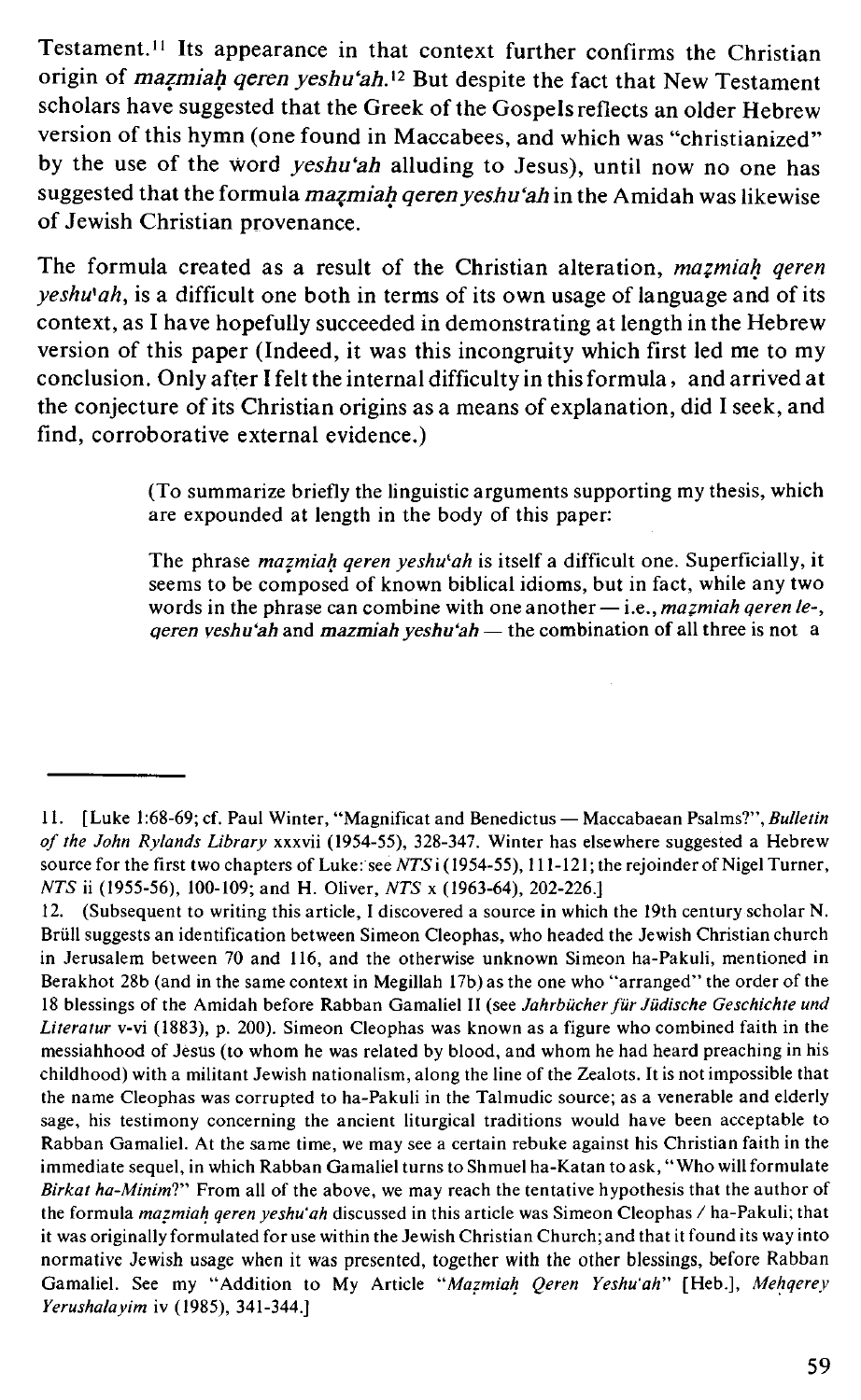successful one. What we seem to have is in fact a new and problematic formula camoflauged in the form of a number of routine and well-known expressions. Thus, *qeren yeshu'ah* does not appear as such in the Bible, but only *qeren yistfi* ("the horn of my salvation" — II Sam. 22:3), which refers to God Himself as Saviour, and not to "salvation" as an independent entity which God causes to flourish. *Mazmiah yeshu'ah* in the second benediction of the Amidah does not refer to a "horn," but to "God's mighty acts" specifically, the resurrection of the dead and the bringing down of the rain and not to the Messiah.

The most important idiom used here is *mazmiah qeren.* Biblical precedents for this phrase never appear in combination with an abstract noun, such as *yeshu'ah*, but only in conjunction with the name of the individual whose horn flourishes (cf. Jer. 33:15, Ezek. 29:21; Ps. 132:17). This usage is a logical one in light of the source of the image. The "flourishing of the horn of so-and-so" implies his strengthening, just as the wild-ox becomes stronger as its horns grow and it becomes capable of goring its enemies (see Ps. 92:11; cf. Deut. 33:17). Thus, one cannot speak of the "flourishing of the horn" save in connection with a specific individual or group of people, as the whole point of the idiom is the strengthening of that person, and not that of an abstraction. The same applies to the two analogous idioms, *haramat qeren* ("uplifting of a horn") and its opposite, *gedi'at qeren* ("cutting off of the horn"); the Bible never speaks of "uplifting the horn" in the abstract, but only of the horn of one whose identity is known and mentioned in the verse. This is explicitly so for *haramat qeren* in ten out of eleven cases; in the one exception, I Chron. 25:5, the identity of the owner of the horn is understood from the context of the verse as a whole. Re *gedi'at qeren,* see Jer. 48:25; Lam. 2:3; Ps. 75:11.

The Biblical verses underlying the wording used in this blessing may be identified more precisely. This will assist our understanding of the text of the benediction, and constitute a more exact proof of the secondary nature of the phrase *mazmiah qeren yeshu'ah* (and possibly of another phrase used in the blessing, which we shall restore to its original version).

(1) The first phrase, "the shoot of David your servant speedily make to flourish" is based upon Jer. 33:15: " In those days and at that time I shall cause to flourish for David a shoot of righteousness." This is the only Biblical usage of the phrase *hazmahat zemah*, and it connects the shoot to David, exactly as in the blessing. The nature of this "shoot" is clear; it is that which is to emerge in the future from the seed of David to become the King Messiah, who is referred to elsewhere in the Bible and in Rabbinic literature by the appelation "shoot."<sup>13</sup>

2) The second phrase, "and lift up his horn with your salvation," was clearly influenced by other syntactically similar verses as Ps. 89:18; Ps. 112:9; Ps. 89: 25, but the use of *be-yeshu'atekha* here is not based on any Biblical source *per se*, suggesting the very tentative possibility that it was also a Jewish Christian

**<sup>13.</sup> Compare Jer. 23:5; Zech. 3:8; 6:12; and possibly Isa. 4:2. According to the Rabbis, the name of the Messiah will be Zemah ("shoot") or Menahem, which is its numerical equivalent; see Sanhedrin 98b. Cf. Liebes' Hebrew text, p. 326, n. 19, and compare also JT Berakhot 2:4, discussed below.**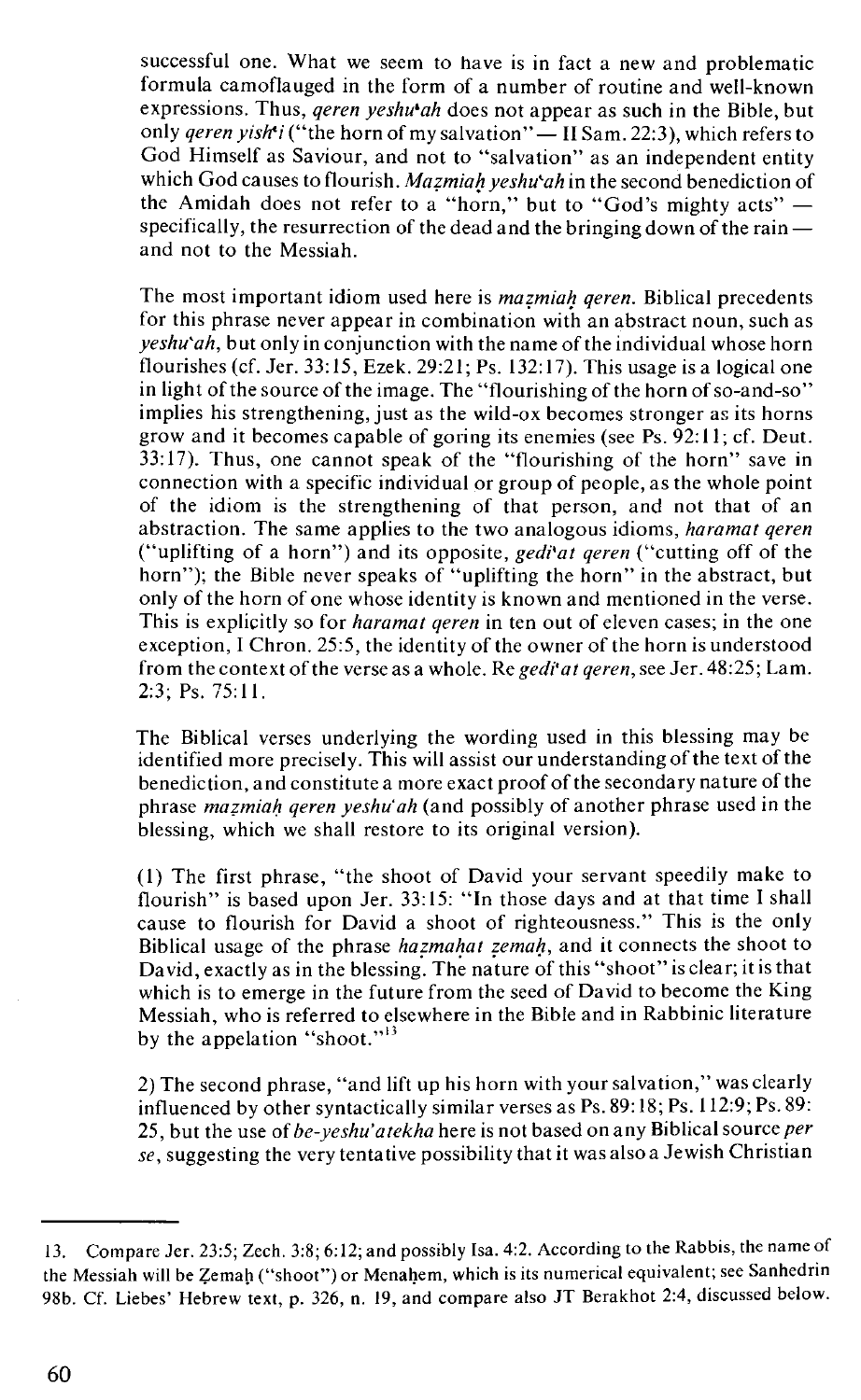interpolation, intended to "accustom the ear" to this usage in the concluding formula (see Leibes, pp. 316-318, for a fuller discussion of this point).

3) The third phrase of the original blessing (the phrase shown in brackets at the beginning of this article is a later addition to the blessing, and not part of the tannaitic version), *mazmiah qeren yeshu'ah*, is based upon Ps. 132:17, "There I shall cause a horn to spring forth for my servant David, I prepared a lamp for my anointed one" (the phrase *azmiah qeren* also appears in Ezek. 29:21). This verse appears almost verbatim in the shortened form of the Amidah, *Havinenu*, as cited in BT Berakhot 29a.

What is meant by the phrase *geren david*? We saw above that a person's "horn" is a metaphor for his strength and might. But does this refer to strength only in the physical sense? It seems to me that the meaning of the phrase *qeren David*, which we believe to have been the original conclusion of the blessing, may be inferred through comparison with the opening  $-$  i.e., *zemah David.* As we have already seen, the "shoot of David" refers to the sprout of his seed, i.e., Messiah son of David. The phrase *qeren David* may possibly bear the same meaning, as a person's sons are the prime expression of his strength, as we see from Ps. 127:3-5; sons could easily be compared with the horns with which one gores one's enemies. Indeed, we find such a usage for "uplifting of the horn" in reference to Heman in I Chron. 25:5; the uplifting of the horn of Hannah in the hymn quoted above refers to the birth of Samuel. If the horn referred to at the conclusion of this blessing refers to a son or descendant, then the word which follows ought to be the name of the father, namely, David. The substitution for that name of an abstract noun, *yeshu'ah*, is even more striking and evidently inappropriate. The word *yeshu'ah* would only be appropriate here if those who instituted it wished to allude to a personal name — namely, Jesus *(yeshu'a*). But in changing the ancient text of the blessing in this manner, it was no longer necessary to preserve the exact parallelism between *qeren* and *zemah*; as we shall see below, the "horn of salvation" (or "horn of Jesus") did not refer to Jesus' son, but to his own power and dominion.<sup>14</sup>

Incongruities in these texts tend to be ignored, by dint of daily repetition. Nevertheless, if read with a critical eye, one would anticipate a concluding formula such as *mazmiah qeren le-David, mazmiah qeren le- meshiho* or *merim qeren le-David be-yeshu'ato.* The existing formula, on the other hand, lacks the essential element — either King David or the personal Messiah referred to in the opening sentence. While the conclusion, *mazmiah qeren yeshu'ah* is seemingly composed of phrases from the opening of the benediction, the syntactic relation among them is totally different. The opening of the blessing refers to the uplifting of "the horn of the Messiah", with or through God's salvation, not that of "salvation." The difference in sentence structure brings in its wake a far-reaching change in meaning.

The argument that *mazmiah qeren yeshu'ah* is a shortened, elliptical form of *mazmiah qeren david be-yeshu'ato* or some such phrase is invalid, as the conclusion of the benedictions are simple, clear and unambiguous. It is inconceivable that the main element, namely, David, would be omitted.

**<sup>14.</sup> For a full philological analysis of this blessing, see the Hebrew original of this article, pp. 315- 319.**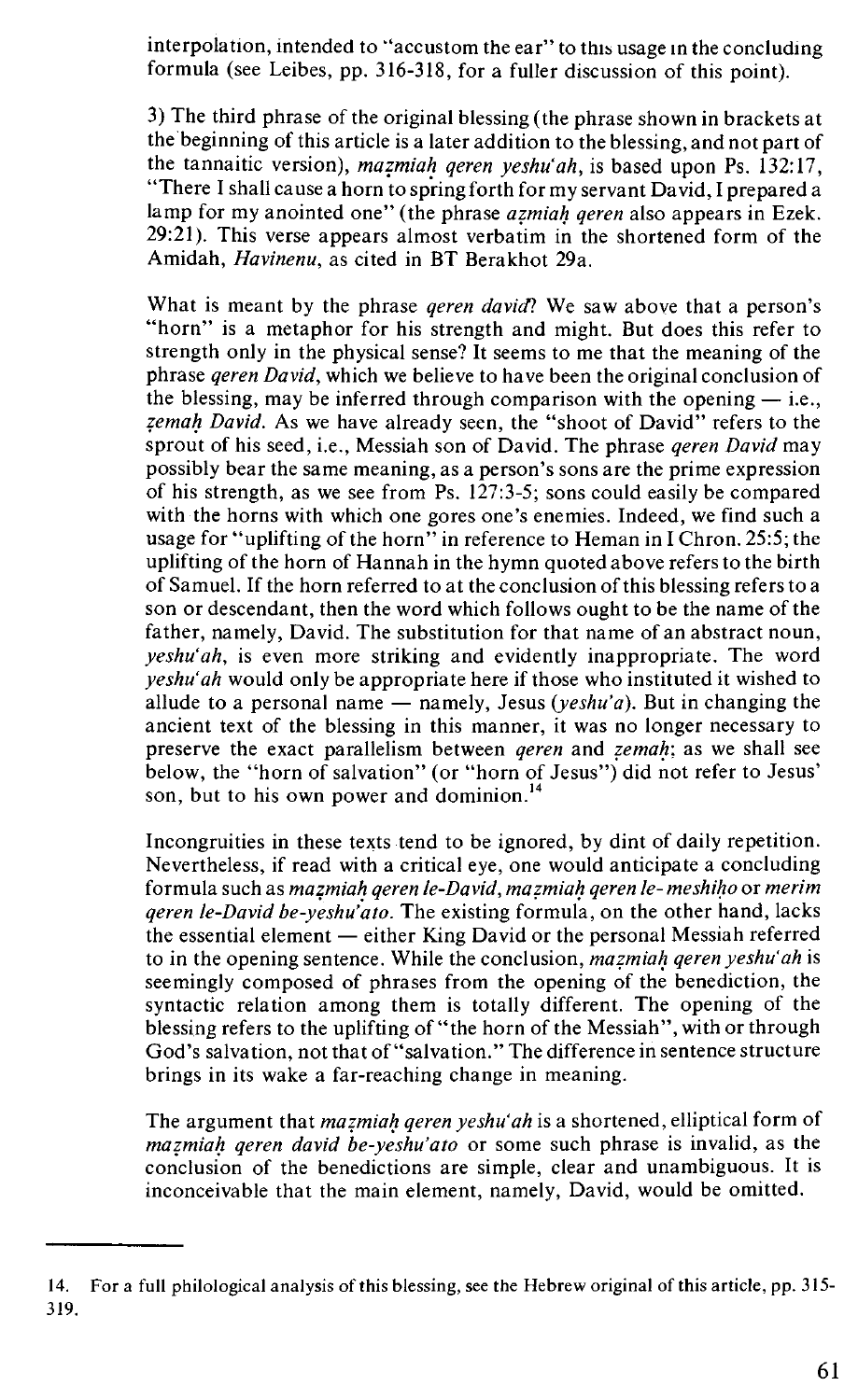One might contend, against these Biblical-linguistic arguments, that the authors allowed themselves to deviate from the Biblical formula. Nevertheless, one must remember that the change in question appears nowhere else in the language of the time — i.e., the usage of the Sages and the Dead Sea Scrolls — and also that the formulators of liturgy very frequently preferred Biblical language. Indeed, I have shown that this blessing is confused and compounded entirely of Biblical verses. Thus, any deviation from this language must be defended on both ideological or linguistic grounds, or both. But the above arguments are not the only or even the principal ones for a Jewish Christian origin for this blessing. It is also based upon the contradiction between the wording of the body of the blessing and its conclusion, and the history of the blessing and its alterations, as shown below.)

**Why did not the early Christians introduce an explicit reference to Jesus, such as** *mazmiah qeren Yeshu'a*, which would have eliminated all these linguistic **difficulties and explicitly conveyed the intention of its authors? It would appear that during this period the Christians still lived in peace with those Jews who did not believe in Jesus, and they therefore hoped to continue this coexistence until they could succeed in convincing their brethren of the veracity of their own views. They thus preferred a "diplomatic" formula which, while unmistakably alluding to Jesus, would nevertheless be acceptable to those who did not believe in him, who could bear in mind the more general sense of the abstract noun "salvation" while reciting it, without needing to silence the prayer leader. There is no lack of similar historical examples of such compromises.**

**This idyll quickly came to an end, as we have mentioned. We do not intend to survey here the process by which Christianity took shape as an independent entity, nor the origins of the schism between the two religions, processes which** have been described in many books.<sup>15</sup> At the end of this process, relations **between Jews and Jewish Christians considerably worsened. One may assume that the success of the Christians among the Gentiles and their separation from Jewish teaching, both practical and theoretical, to the point that it even acquired an antisemitic character, also made the Jewish Christians suspect in Jewish eyes. The latter, in turn, began to lose their patience when they saw their limited success among the Jews, and began to participate in projects against their brethren. Evidence of the denunciation of Jews by Jewish Christians appears further on in the above-cited source: "The Romans reigned over them. The Christians (used to) complain to the Romans about the Jews, showed them their own weakness and appealed to their pity..."16 This treachery of the Jewish**

**<sup>15.</sup> For a good description of this process, see H. Chadwick,** *The Early Church* **(Hammondworth, Eng., 1967), esp. Chapter 1, "From Jerusalem to Rome"; [Readers of this journal may also wish to refer to David Flusser's major article on this issue, "The Jewish-Christian Schism,"** *Immanuel* **xvi (1983), 32-49; xvii (1983/84), 30-39 — Ed.].**

**<sup>16.</sup> Pines, "The Jewish Christians" (op cit., n. 5), p.**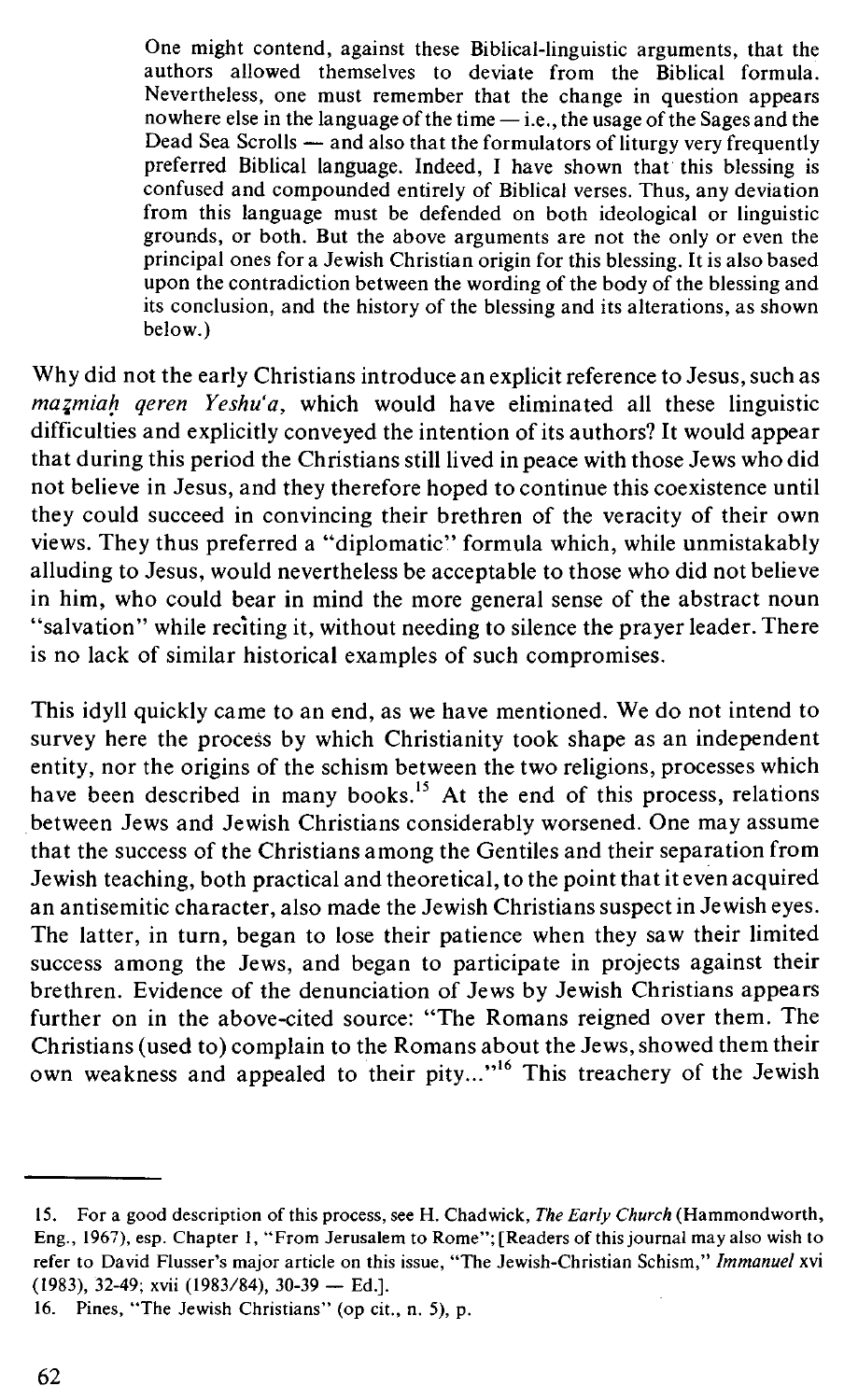**Christians deeply angered the Jews, and helped to bring about the split between the two groups. From this point on, the Jewish authorities began to reject the Christians in whatever way possible, as evidenced by the various stories scattered throughout Rabbinic literature, which deal with extreme severity with a number of second century tannaim who had connections with Christian**  $scholas<sup>17</sup>$   $-$  both the original closeness and the break thereafter  $-$  as well as by *Toldot Yeshu,* **which is concerned with the devices used by the Jews to separate themselves from the Christians.**

**There was also a ritual expression to this break. The Sanhedrin, convened under the leadership of Rabban Gamaliel II in Yavneh at the beginning of the second century, introduced a number of changes directed against the Christians within the text of the prayers. The most striking and best-known of these changes was the introduction of** *Birkat ha-Minim* **as a separate, independent blessing, which was reformulated in an anti-Christian manner. According to the text of the Palestinean liturgy discovered in the Cairo genizah, this blessing speaks explicitly against the "apostates" and "Christians." The parallel version used today, "let there be no hope for the slanderers...", may also allude to the Jewish Christians, about whose slandering we learned from the above source. But this was not the only change introduced in the prayer book at that time. At that time the blessing** *et zemah* **was removed from the prayer book, and from then on this blessing was no longer recited in the Palestinean ritual. This omission was not performed, as thought by some, to preserve the total number of eighteen blessings following the introduction of** *Birkat ha-Minim***; such a reason would be inadequate justification for eliminating from the prayer text an important blessing, dealing with such a central principle as the coming of the Messiah. Moreover, this explanation seems inappropriate to the spirit of the Palestinean halakhah, which is flexible concerning the number of blessings. Nor does this consideration apply to Babylonia or to other Jewish communities, either then or since, in which nineteen blessings are routinely recited. The main motivation for the elimination of** *et zemah* **was the same as that which led to the introduction of** *Birkat ha-Minim* **— namely, the distancing of Christianity. The sages knew that the Jewish Christians expressed their belief in Jesus in this blessing, and that one of its most widespread concluding formulae was even introduced by the Christians as an allusion to the name of their Messiah — as were also, possibly,** the references to *yeshu'ah* in the body of the blessing. Therefore, they decided at **Yavneh to eliminate this blessing entirely, with all the associations involved in it. This is not merely a theoretical conjecture, but is based upon the evidence of a midrash preserved in Numbers Rabba.18 This midrash states that two blessings**

<sup>17.</sup> See Morton Smith, *Jesus the Magician* (San Francisco, 1981), 46-50.

**<sup>18. [</sup>Numbers Rabba 18:21. This midrash in turn alludes to** *Midrash Shofrar Tov* **to Psalm 18, sec. 25, ed. Buber, p. 77b. For a full discussion of these texts, with reference to the opinions of earlier** scholars, etc., see Liebes' Hebrew text, pp. 329-334.]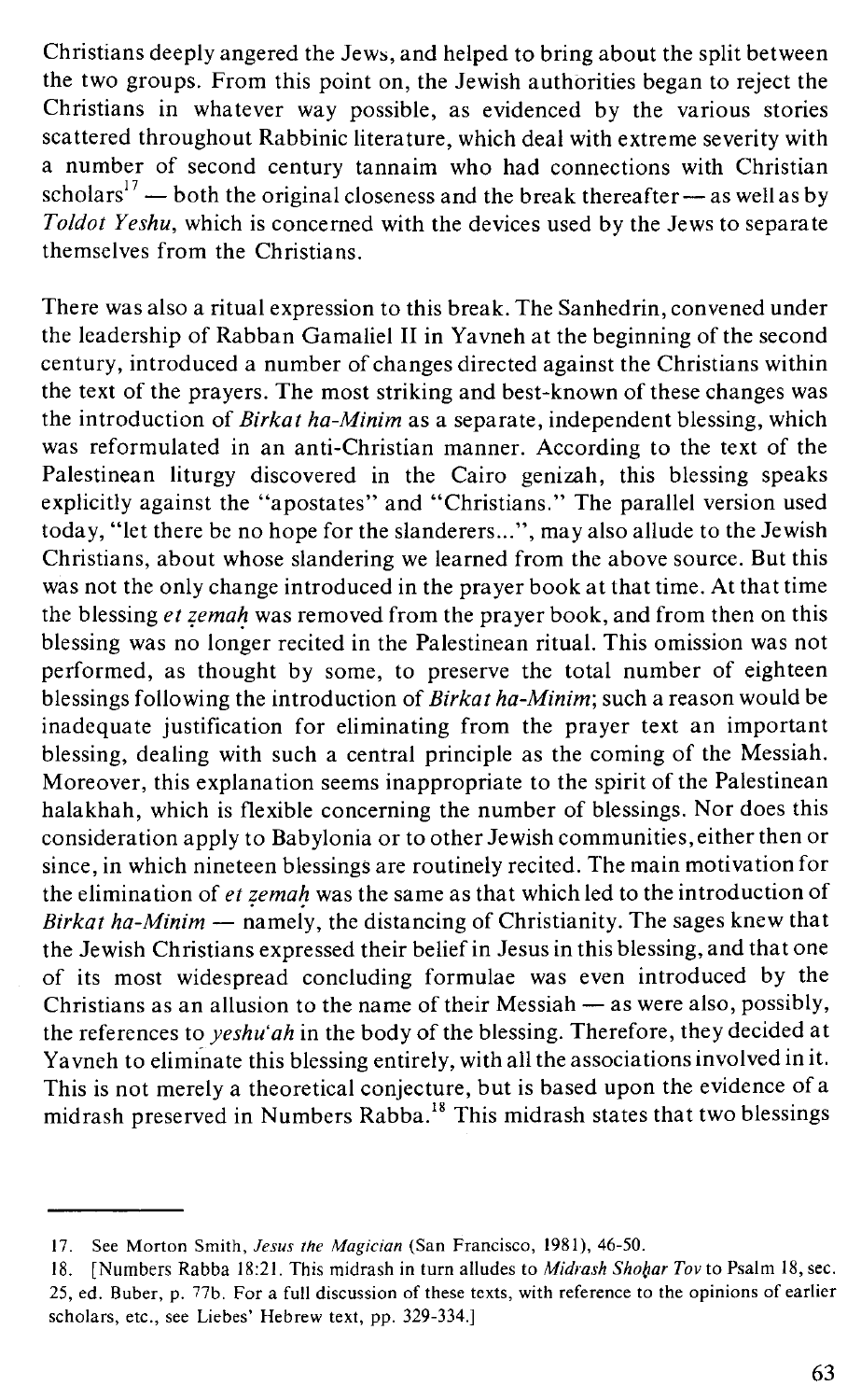**of the Amidah —** *Birkat ha-Minim* **and** *et zemah* **— are excluded from the rubric of "Forgive all iniquity and accept that which is good (***tov***)" (Hosea 14:3 —** *Tov* **in gematria equals 17, which is the number of blessings left in the Amidah after one removes the above two), as it was introduced "after" Jesus Christ — that is, because of him or on his account. While Jesus' name is not explicitly mentioned in this midrash, it may clearly be inferred there, not only because the subject and matter and the context require it, but also because of certain exact linguistic parallels in which his name is mentioned as such, albeit not in connection with** *et zemah* **but only in relation to** *Birkat ha-Minim.*

**Another anti-Christian ritual change was made at Yavneh. Following the elimination of** *et zemah David***, no reference to King David remained in the Amidah. This was the opposite of the intention of the rabbis of Yavneh, whose main complaint against the Christians was precisely that they had removed David's name from the conclusion of the blessing** *et zemah***, substituting for it the name of their messiah. Thus, those making these changes felt the need to restore David to his rightful place. But this could no longer be done in the separate blessing of** *et zemah***, because of its association with heresy; instead, the name of David was added to the previous blessing, concluding the blessing for Jerusalem with the formula,** *Elohei David u-voney Yerushalayim* **("God of David, who** rebuilds Jerusalem"). The Jerusalem Talmud,<sup>19</sup> following the directive to **behave thus in prayer, alludes to the political situation which brought about the institution of this version, emphasizing that the Messiah would be none other than David himself, to counter the view of those who had erased David's name from the blessing and placed that of Jesus in its stead.**

**And perhaps yet another anti-Christian note was added to the prayer book at this time.** *Et zemah David* **was among the set of blessings which followed the reading of the Haftarah (Prophetic Lection) on Sabbaths and Holy Days. As these blessings do not have the same liturgical centrality as those of the Amidah, the blessing** *Et Zemah* **was not entirely eliminated from the Haftarah blessings, but was instead retained with certain far-reaching changes — the elimination of all Christian allusions (reinstating one of the older concluding formulae,** *Magen David***, in its stead), on the one hand, and the reinstitution of the name of David alongside a bitter imprecation against those who would attempt to occupy his rightful place, on the other — "upon his throne there shall not sit any stranger, and others shall no longer inherit his glory" — again, a clear allusion to Jesus.**

**Thus, in Yavneh Christianity was declared as "heretical." It should be noted that this was not due to the beliefs of the Christians, with which the Jews of the previous generation were able to make their peace, but rather to the political**

**<sup>19.</sup> JT Berakhot 2:4 (5a); Tosefta Berakhot 3:25; [cf. S. Schechter,** *JQR* **x (1898), p. 657; J. Mann, "The Origin and Composition of the Eighteen Benedictions with a Translation of the Corresponding Assene Prayers in the Epostolic Constitutions,''** *HUCA* **i (1924), p. 405.]**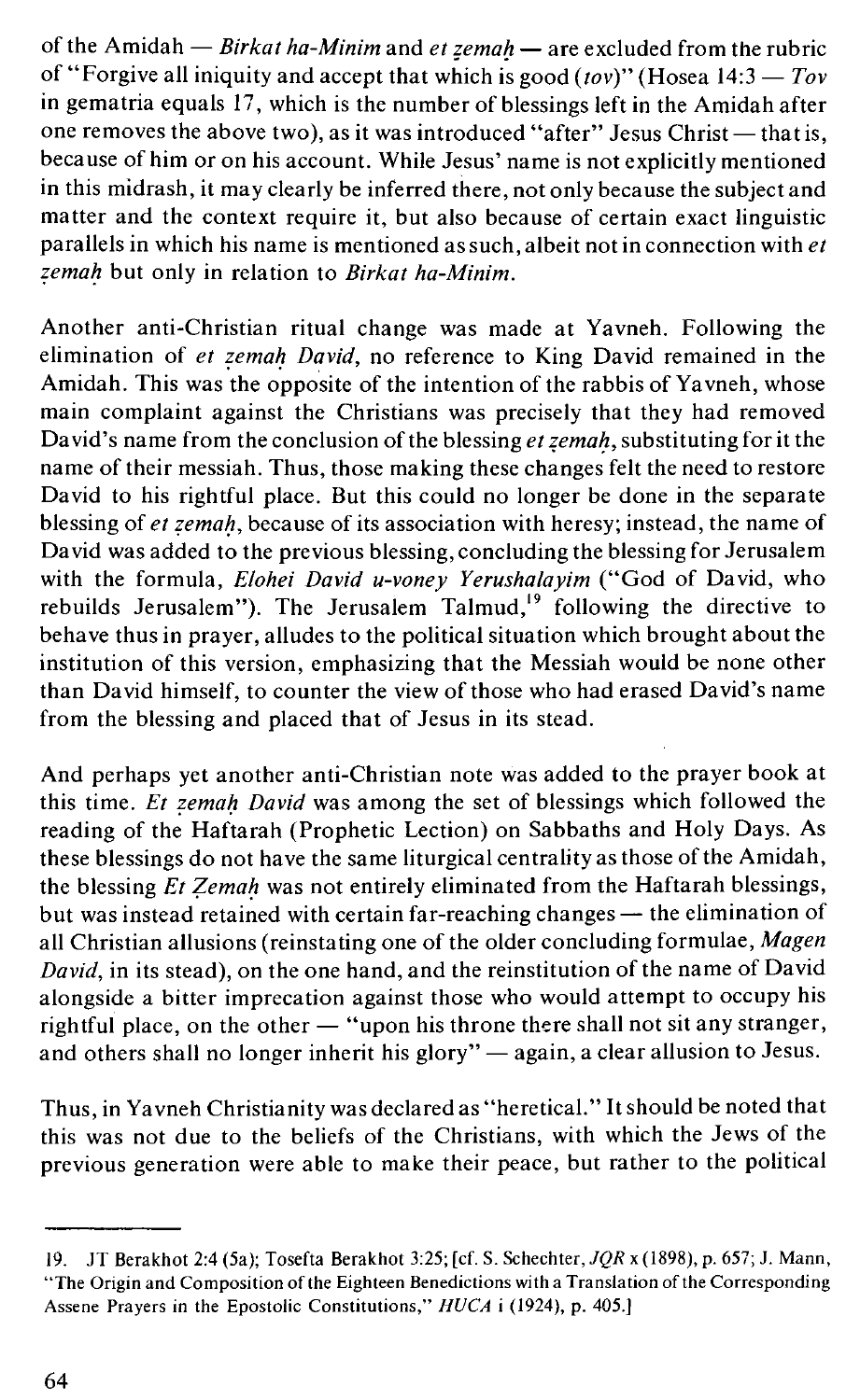**position taken by the Christians, which had become self-enclosed and alien to Judaism. Indeed, most of the sins enumerated in** *Birkat ha-Minim* **are not concerned with theological or ideological issues, but with slander, evil, wickedness and alliance with the evil kingdom. Of course, after Christianity came to be considered as a heretical sect, its beliefs likewise became viewed as** *apiqorsut***; nevertheless, beliefs are not the essence of heresy. Are not the** *minim* **so called in Hebrew because they are a "species unto themselves," being no longer part of the congregation of Israel and not accepting its religious-political authority. In the Palestinean Aramaic dialect of the early Christians,** *mina* **referred to a nation or people; the Christians used this term in the same manner to refer to themselves.20 This is in fact the meaning of the Greek** *heresis,* **the source of the Christian term "heresy." In my opinion, this same usage underlies a number of Rabbinic sayings dealing with matters of heresy.21**

**What became of the Jewish Christians? They continued to exist throughout most of the first millennium, but they did not have an easy existence. They frequently suffered from persecutions, and were at times even forced to live an underground existence.22 They were considered as aliens both by the Jews, following the period of Yavneh, as well as in the eyes of the Christian Church, which could not forgive them their Jewishness.23 Indeed, it is extraordinary how quickly the Church completely forgot that their messiah and god had been delivered to death because he was meant to be the "king of the Jews," and that it was this sin which was inscribed on his cross. Nevertheless, the attitude towards the Jewish Christians in certain heterodox Christian sects, such as the Nestorians, seems to** have been somewhat more friendly.<sup>24</sup> The lot of the Jewish Christians was **almost certainly better among the Jews than among the Christians. Although at Yavneh Christianity was declared heretical by the heads of the Sanhedrin, over the course of time the tension between these two Jewish sects seems to have relaxed somewhat. It may also be that, once the Jews saw that the Jewish Christians were also persecuted by the Gentile Christians for their Jewishness, they once again brought them somewhat closer. Thus, we find in the Talmud that R. Joshua b. Perahiah is criticized because he "pushed away Jesus with both**

<sup>20.</sup> See F. Schulthess, *Lexicon Syropalaestinum* (Berlin, 1903), pp. 109-110, which has extensive **bibliography. A similar meaning is to be found in the use of peuaf by Josephus, which is an exact parallel.**

<sup>21.</sup> The original meaning of the word  $\alpha \beta \in \beta$  is "taking" (derived from the verb  $\alpha \beta \in \alpha$ ), meaning to **take). The concept underlying this usage is that heresy involves taking or chosing a particular path involving separation from the collectivity (for different meanings of the word see Liddell and Scott's Lexicon); thus,** *heresis* **is none other than a separatist sect. The various Jewish sects of the Second Temple were designated as such: the Essenes by Josephus** *{Jewish Wars* **II.8.3) and, in the New Testament, the Pharisees (Acts 15:5; 26:5), the Sadducees (ibid 5:17) and even the Christians (ibid., 25:5, 14; 28:22). It seems to me that the midrashic interpretation of Korach's rebellion, based upon Num. 16:1,** *va-yikah Korah* **{"and Korach took"), is based upon a similar understanding of the word. [See Liebes' discussion of this point in full in the Hebrew text, p. 346, n. 8L]**

**<sup>22.</sup> See Pines (op cit., n. 5), pp. 274-75.**

<sup>23.</sup> See Chadwick, pp. 22-23.

**<sup>24.</sup> See Pines, p. 279.**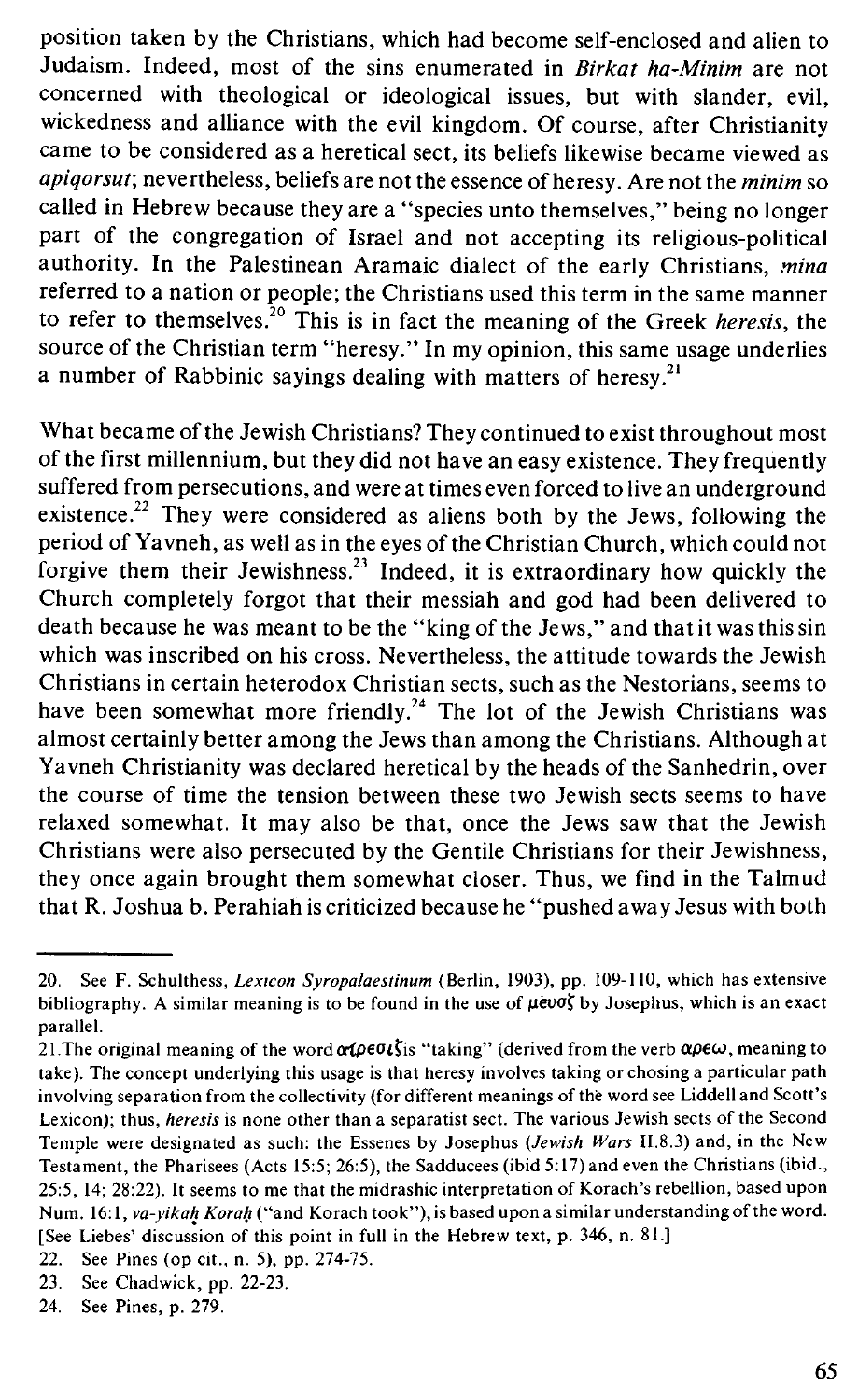**hands" and did not behave properly, for "let one always let the left hand push** away and the right hand draw close.<sup>225</sup> One may assume that this was in fact the **case within broader, less learned circles of the folk, while among peripherally Jewish groups the friendship towards the Jewish Christians was even greater. As Shlomo Pines has shown, in its early years Karaism was also close to Jewish Christianity and was friendly towards it;26 there also seems to be some basis for the hypothesis that the Jewish Christians were those who converted the Khazars.27**

**The destiny of the concluding formula,** *mazmiah qeren yeshu'ah***, was far more fortunate than that of its Jewish Christian authors. While the blessing** *et zemah David***, including its ending, was abolished in the Palestinean rite, it was retained in Babylonia, where there were no Jewish Christians. Indeed, the Babylonians did not even know of them, and therefore had no reason to cast suspicions upon this formula, particularly as it was already widely accepted; they ruled in their Talmud that one should recite it. Thus, once the rulings of the Babylonian Talmud had become accepted among all Jewish communities, the entire Jewish** people throughout the centuries recited the formula *mazmiah qeren yeshu'ah* **three times a day, without knowing who introduced this formula or why. Indeed, they would have been unable to imagine a Christian origin for it, as by that time Christianity was only known to them as an alien and antagonistic religion, if not as an enemy and persecutor.**

**I do not wish to suggest here that knowledge of the identity of the origins of this prayer formula and their original intention should cast a shadow upon the text of the prayer as used today. Every individual worships according to his own views, and does not necessarily follow the intention of the author of the prayer text. Indeed, knowledge of the multitude of historical changes undergone by the various blessings, and the various intentions which our ancestors associated with them, each in his own generation, is liable to add a certain richness to the blessings in the eyes of the worshipper; the same applies to the memories they aroused of the various periods and changes in the history of Jewish Christian** relations. It should be noted that *mazmiah qeren yeshu'ah* is far more indicative **of the Jewishness of Christianity in its earliest years than of Christian influence upon the text of the prayer book. There is no more impressive testimony to this than the presence of the name of the Christian Messiah in the Amidah prayer, but this is not the only evidence of such. One who examines it attentively is liable**

**<sup>25.</sup> Sanhedrin 107b. This sentence is absent in contemporary editions due to censorship, but appears in the early editions, such as Venice 1520, etc.**

<sup>26.</sup> See Pines, op cit., p. 283-84.

<sup>27.</sup> Pines, pp. 284-286.